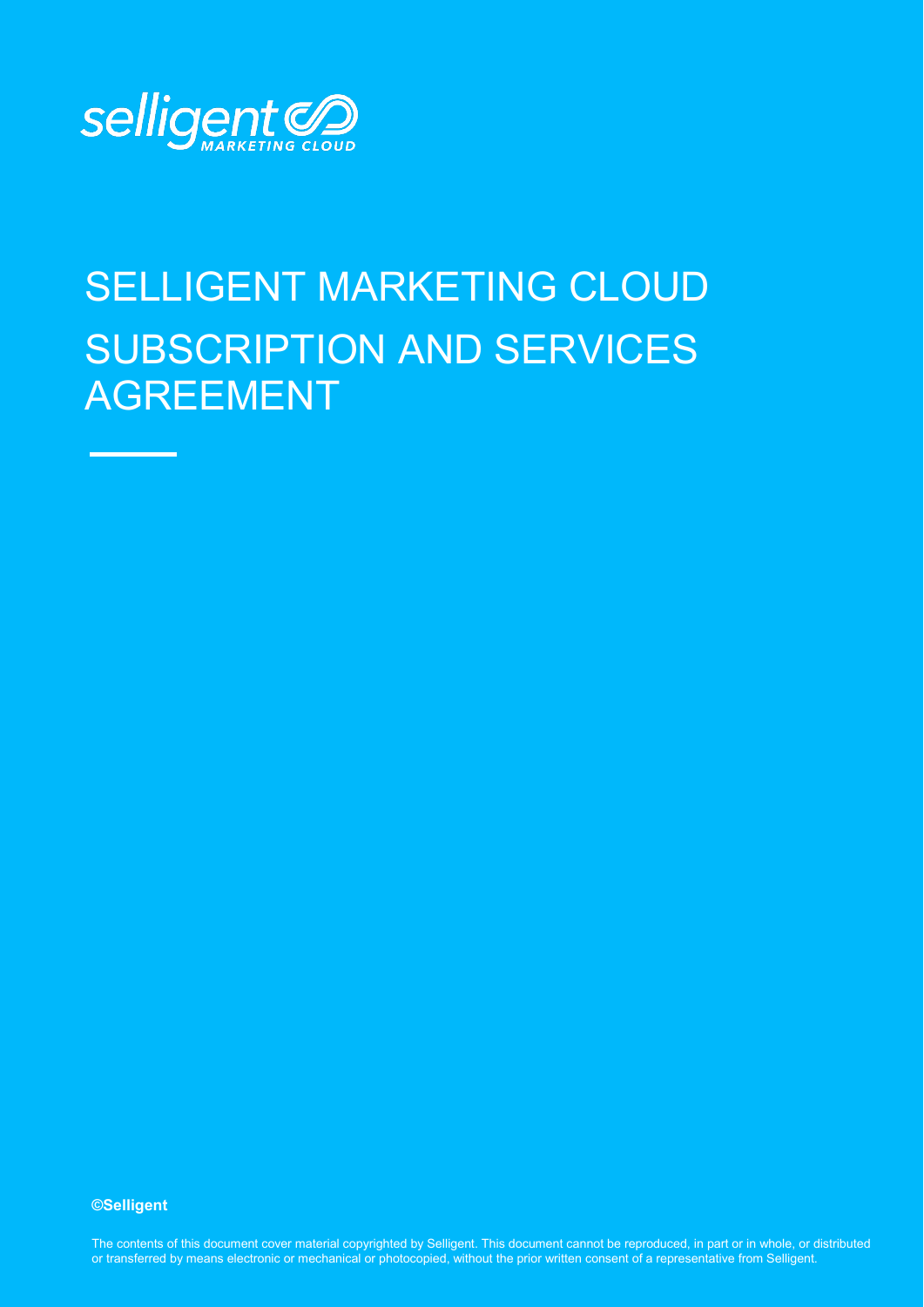THIS SUBSCRIPTION AND SERVICES AGREEMENT GOVERNS ACQUISITION AND USE OF SELLIGENT'S SERVICES BY THE CLIENT. BY EXECUTING A SALES ORDER AND/OR STATEMENT OF WORK THAT REFERENCES THIS AGREEMENT, THE CLIENT AGREES TO ALL OF THE TERMS AND CONDITIONS OF THIS AGREEMENT. THE INDIVIDUAL ENTERING INTO THIS AGREEMENT ON BEHALF OF A COMPANY OR OTHER LEGAL ENTITY REPRESENTS TO HAVE THE AUTHORITY TO BIND SUCH ENTITY AND ITS AFFILIATES TO THESE TERMS AND CONDITIONS. ANY INDIVIDUAL WHO DOES NOT HAVE SUCH AUTHORITY, OR IF YOU DO NOT AGREE WITH ALL OF THESE TERMS AND CONDITIONS, MUST NOT ACCEPT THIS AGREEMENT. ANY CLIENT WHO DOES NOT AGREE WITH THESE TERMS AND CONDITIONS MAY NOT ACCESS OR USE THE SERVICES.

This Agreement was last updated on **September 4, 2019**, it is effective between the Client and Selligent as of the date of a Sales Order and/or Statement of Work is executed by both parties ("**Effective Date**").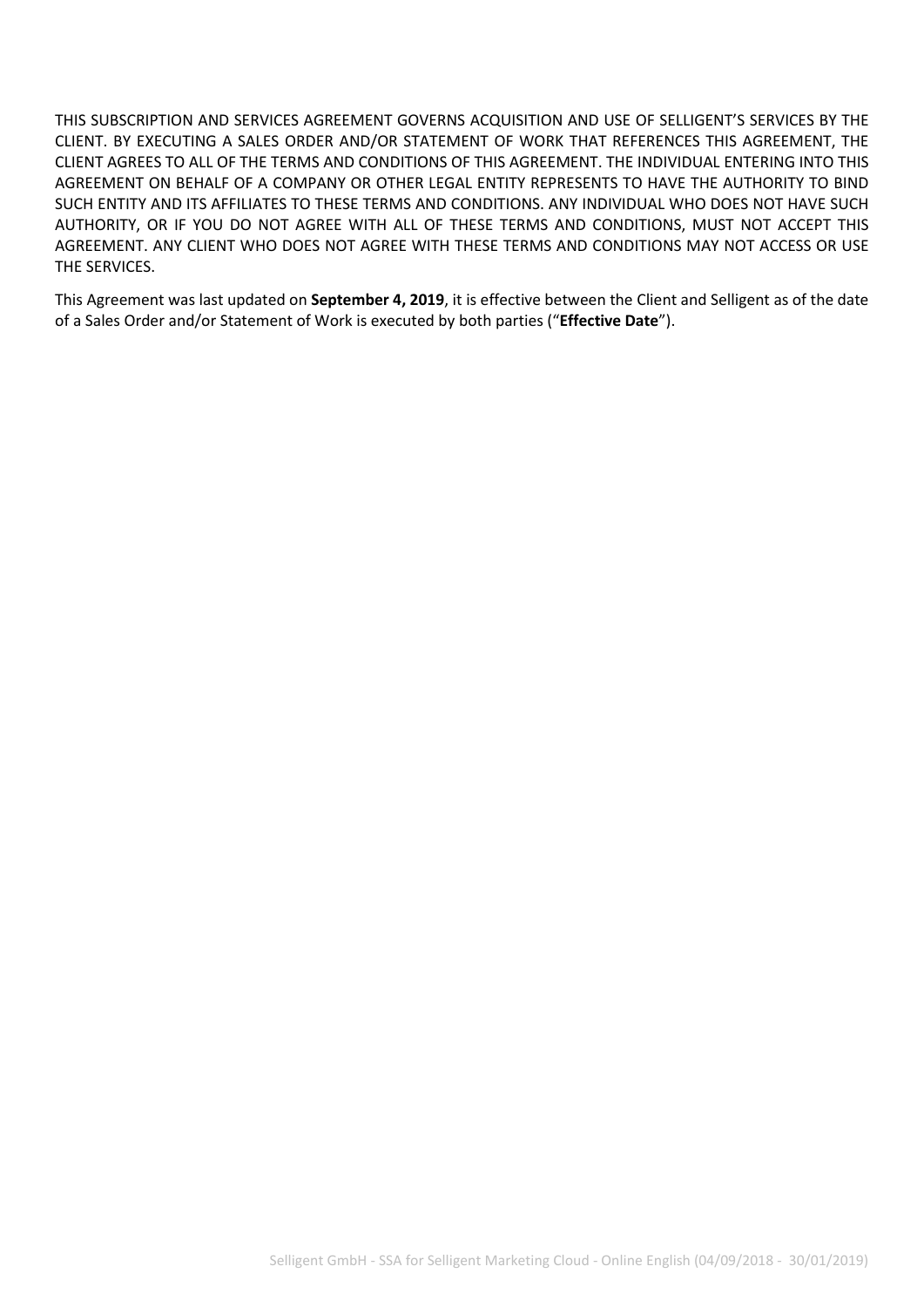### **It has been agreed as follows**:

#### **Article 1.- Definitions**

**"Agreement"** means this Subscription and Services Agreement, the Service Order(s) and the other documents as listed below, in prevailing order should there be conflicting provisions.

| 1° Selligent Service Order(s)                            |  |
|----------------------------------------------------------|--|
| 2° Specific Terms, as applicable                         |  |
| 3° CSA Terms and Conditions ("CSA T&C")                  |  |
| 4° Data Processing Agreement ("DPA")                     |  |
| 5° Selligent Support and Service Level Agreement ("SLA") |  |
| 6° Subscription and Services Agreement ("SSA")           |  |

**"Acceptable Use Policy"** or **"AUP"** refers to the required actions and practices, as well as those actions and practices that are unacceptable and prohibited, with respect to Client's use of any product or Service created, developed, sold, licensed, delivered, supplied or performed by Selligent.

**"Client"** means the contracting party designated in the respective Service Order and includes any entity that controls, is controlled by, or is, at the time of execution of this Agreement, under common control with Signing Entity ("Affiliates"), where "control" is defined as the ownership of at least 51% of the equity or beneficial interests of such entity or the right to vote for or appoint a majority of the board of directors or other governing body of such entity, and any other entity with respect to which Signing Party or any of such Affiliates has management or operational responsibility, that has access to or use the Services under a specific Service Order. "Client" also includes any and all employees, agents (third party service providers), or subcontractors of Client who access or otherwise use the Service(s) provided under a specific Service Order. Signing Party shall assume any liability arising out of acts or omissions of its Affiliates, employees, agents (third-party service providers), or subcontractors in relation to the Services under this Agreement. For the avoidance of doubt, only the Signing Party and Selligent are bound by the Agreement.

**"Client Data"** means all data or information submitted by or on behalf of Client for the purpose of performing the Subscription Service, or generated and used by the Subscription Services, including Personal Data , any audio-visual design (i.e. photographic images, video, animations, illustrations), or other identifying or branding elements of Client or its customers to enable performance of the Services.

**"Documentation"** means the documentation provided by Selligent describing operation and use of the Service(s), by any means of delivery, whether at Client's request or otherwise, along with any other information provided to Selligent's clients generally, and all such items as updated from time to time.

**"Platform"** means the technical infrastructure Selligent has in place to provide the Subscription Services for Client.

**"Project Services"** means project or data services, of which timing and staff availability are planned with Client. Project Services can be (but are not limited to) auditing the quality of databases, project management, technical integration services, campaign creation services, consultancy services and training services.

**"Service Order"** means a Sales Order of Subscription Services, a Project Services order ("Statement of Work") or other form, specifying, among others, the scope of Services ordered, its subscription term and the applicable fees. All such forms are executed under this Subscription and Services Agreement and deemed incorporated herein.

**"Services"** means the Subscription Services, Project Services and Support Services that Client orders under this Agreement.

**"Subscription Services"** means access to software module(s) made available by Selligent to Client (e.g. Selligent Marketing Cloud Base, channels or options) in a Software as a Service mode within the limits set out in the Sales Order.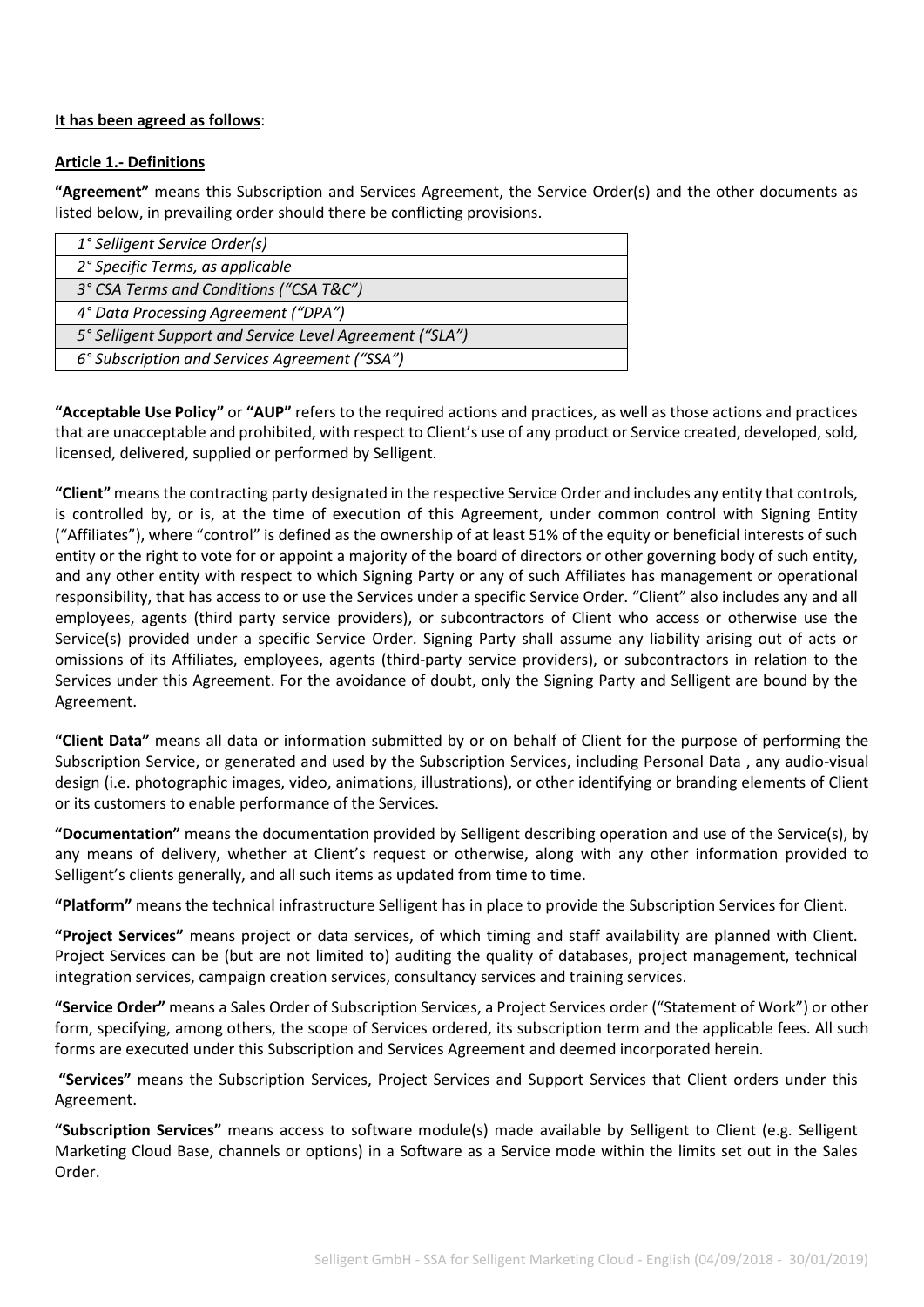**"Subscription Term"** means the term specified in the applicable Sales Order during which Client can use the Subscription Services.

**"Support Services"** means helpdesk and technical support services which are by nature consumed on an ad-hoc basis and cannot be planned. Selligent provides permanent availability for those services governed by the conditions in the SLA.

**"Usage Rights"** means those rights to use the Subscription Services within the limits agreed upon in a Sales Order.

**"User"** means any individual expressly authorised by Client to use the Services and to whom Client has supplied a user identification and password, such as employees, agents (third-party service providers), or subcontractors.

### **Article 2.- Object**

**2.1** Subject to the terms of this Agreement, Selligent grants Client, within the Usage Rights set out in the Sales Order, the non-transferable, non-exclusive, non-sublicenseable right to use the Subscription Services ordered under such Sales Order.

**2.2** Selligent will also provide Client with Project Services and Support Services as may be indicated in a Statement of Work.

**2.3** Client does not have any right, claim or interest whatsoever relating to the Services other than those granted under this Agreement.

**2.4** Selligent is authorised to engage and exchange subcontractors for the performance of its contractual obligations under this Agreement in compliance with the applicable provisions in the DPA. Selligent is responsible for any acts or omissions of such subcontractors under this Agreement as if such acts or omissions were performed by Selligent directly.

**2.5** Ordering of one or more Subscription Services is not contingent on the delivery of any future functionality or features, nor on any oral or written private or public comments made by Selligent in relation to such future functionality or features.

**2.6** Selligent and its technical partners are authorised to examine the Platform and the Services at any time without prior consent in the context of maintenance operations, installation of patches and Client support.

**2.7** Selligent may analyse the Subscription Services to gather information in relation to Client's use of the Subscription Services to improve its products and services, without accessing Client Data.

#### **Article 3.- Selligent Obligations – Reservation of Rights**

**3.1** Selligent shall make the Service(s) available to Client pursuant to all the terms and conditions of the Agreement and any set forth in the Service Order(s). During the term of the Agreement, Selligent will perform the Subscription Services by using commercially reasonable care and skill in all material respects as described in the Documentation.

**3.2** The level of availability of the Subscription Service is described in the SLA.

**3.3** Selligent will provide Support Services in line with the SLA.

**3.4** To the extent legally permitted, all claims relating to the Services must be notified in writing to Selligent's attention as soon as reasonably possible and, in any case, within thirty (30) days of of the date on which the condition giving rise to the claim first appeared or of the date of delivery of Project Services. This paragraph does not apply to claims made pursuant to Article 9.5 below.

**3.5** Without prejudice to liability rules otherwise applicable, Client will not be entitled to make any claim or hold Selligent liable if the alleged problem is the result of faults or negligence attributable to Client or, in particular if the problems are the result of:

- Denial of Service attack;
- Actions of Client in an explicit intent to create downtime during audit in accordance with Section 4 of the SLA.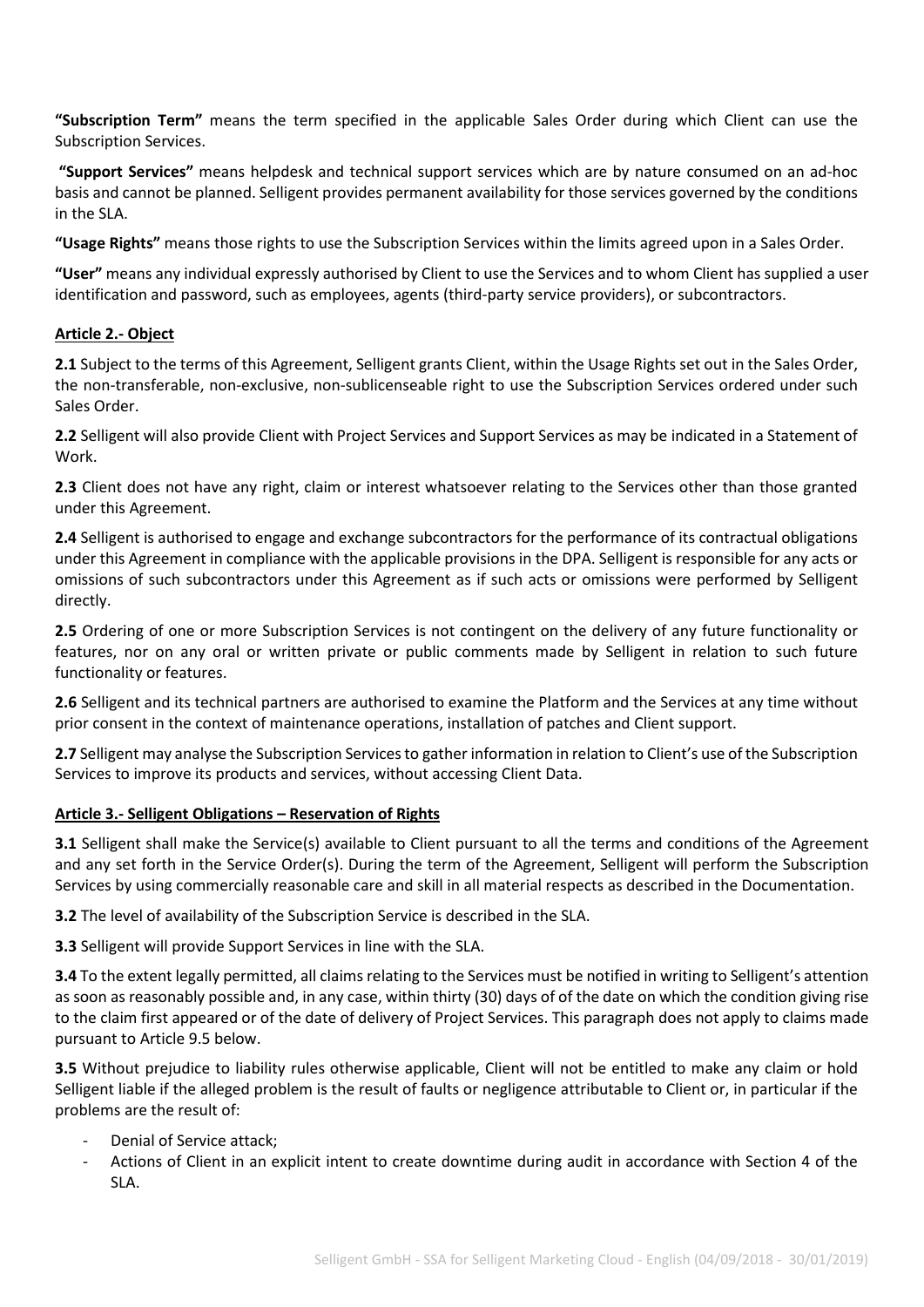### **Article 4.- Client Obligations**

**4.1** Client shall use the Services for internal business purposes only. Client is solely responsible for the use of the Platform and the Services. Client (i) shall implement the necessary measures to prevent unauthorized access to, or use of, the Services, and will promptly notify Selligent of any such unauthorized access or use of which Client becomes aware; (ii) has sole responsibility for the accuracy, quality, integrity, legality, reliability and appropriateness, and in general, the content of Client Data stored in the Platform and used by the Services; (iii) shall comply with all applicable laws and Selligent's instructions and recommendations in relation to the use of the Platform.

**4.2** Client is responsible for the provision and use of the appropriate equipment, including computers, computer operating system and web browser, needed to connect to and use the Services. Client shall ensure that this equipment complies with the specifications set forth in the Documentation.

**4.3** Client will ensure that any User using the Services (i) has followed the on-line training made available by Selligent and is properly certified or has been properly trained by Selligent certified trainers, the latter training being billable; and (ii) uses the Services in accordance with the acceptable use of the Services as set forth in Article 8 below. In particular, this implies that the quality of the databases used for sending e-mails complies with the acceptable use of the Services. Should the quality appear to be below such acceptable use after to the database audit performed as part of the set-up services and fees, Selligent will make the necessary recommendations in collaboration with Client. Implementation of the recommendations will be charged at the agreed rates for Project Services subject to Client's prior approval.

**4.4** Client will comply with the rules set out in the CSA T&C currently available at [: https://www.selligent.com/legal-](https://www.selligent.com/legal-CSA)[CSA.](https://www.selligent.com/legal-CSA) Client is aware that the CSA T&C can be amended by the CSA and in line with what is agreed upon in Article 14 of this Subscription and Services Agreement, will adhere to any changes in the CSA terms. Selligent will inform Client of any change requested by the CSA to the CSA T&C. In case Client does not object within fourteen (14) working days to such change, Client shall be deemed to accept it. In case Client timely objects to such change, Selligent shall be entitled to terminate the Agreement.

#### **Article 5.- Evolution of the Services**

Selligent reserves the right to update, upgrade or discontinue features of the Services. No functionality of the Services will be materially decreased from that available as of the ordering of such Services. In case of a major upgrade, Client shall be provided with a prior reasonable notification via the Platform.

#### **Article 6.- Data Ownership and Protection**

**6.1** Subject to the terms of the DPA, Client agrees that Selligent may process Client Data.

**6.2** Client Data remain Client's exclusive property.

**6.3** Selligent's back-up procedure is described in the SLA. However Client acknowledges that the Services are not meant to replace Client's need for making copies of its primary Client data source. Client is responsible for maintaining copies of his primary Client data.

**6.4** Client Data may be retrieved by Client from the Platform at any time during the term of this Agreement. Upon specific request by Client made at the latest ten (10) working days prior to the effective date of termination or expiration of this Agreement, Selligent may return Client Data to Client through FTPS or SFTP. All complaints relating to the return of the data must be notified to Selligent in writing within ten (10) working days of the return, failing which all rights whatsoever will be null and void. The format in which such data will be returned will be in Selligent format or any other format that can be run on standard software. Client will be invoiced for the costs related to such return at the agreed rates for Support Services subject to a cap of €1,000. After termination of the Agreement, Selligent shall have no obligation to maintain or provide Client Data and shall thereafter, delete all Client Data in its systems or otherwise in its possession or control.

#### **Article 7.- Intellectual Property**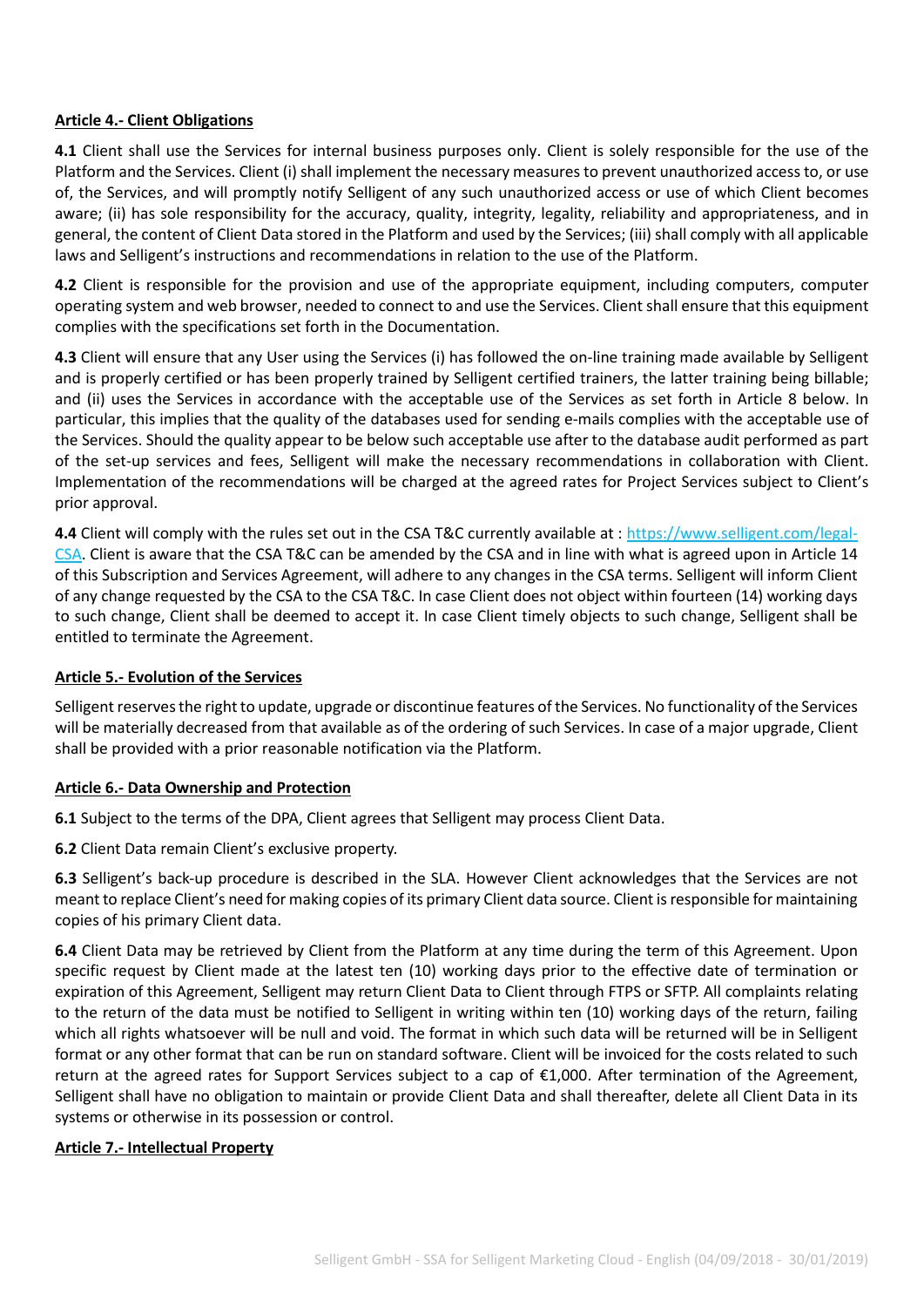**7.1** Client acknowledges that Selligent and its suppliers retain all right, title and interest in and to the original and any copies (by whomever produced), updates or extensions of the Services, Platform, software and their documentation, whether or not incorporated in or integrated with any other service, software, platform or product, and ownership of all patent, copyright, trademark, trade secret and other intellectual property rights pertaining thereto, shall be and remain the sole and exclusive property of Selligent and its suppliers.

Similarly, Client cannot claim any property right to the service, software and/or the documentation emanating from third parties. The intellectual property rights which remain the exclusive property of Selligent and its suppliers include all copies, updates or additions, including any new functions, that may be developed for Client. The intellectual property rights on any improvement, design contributions or derivative works conceived or created by either party in or to the Services will be transferred at no cost to and exclusively owned by Selligent or its suppliers.

**7.2** Selligent represents to Client that it has the right to enter into this Agreement and grant the Usage Rights provided herein.

**7.3** Selligent shall defend Client against any claim brought against Client by a third party alleging that the use of the Services as contemplated hereunder constitutes a direct infringement or misappropriation of a patent claim, copyright or trademark or trade secret of such third party, and Selligent will pay damages finally awarded against Client (or the amount of any settlement Selligent enters into) with respect to such claims, provided Client (a) promptly gives written notice of such claim to Selligent (but only to the extent that delay in giving notice materially impairs Selligent's ability to defend the claim); and (b) gives Selligent primary control of the defence and settlement of the claim. This obligation of Selligent shall not apply if the alleged infringement or misappropriation results from use of the Services in violation of this Agreement.

Selligent shall have primary control of the defence of the claim and may agree on any settlement provided Selligent will not enter into or agree to any settlement that imposes any obligation on Client without Client's prior written consent. Selligent will not admit liability on behalf of Client. In case Client rejects the defence by Selligent or the control of such defence by Selligent, Selligent shall be released of any indemnification obligation under this Article 7. Client shall provide Selligent with full assistance in such defence and can participate to the defence at its own expense and with its own counsel. Selligent shall keep Client advised of the status of the claim and will consider in good faith recommendations made by Client with respect to the claim.

Selligent reserves the right to cease such defence of any claim in the event the Services are no longer alleged to infringe or misappropriate, or are held not to infringe or misappropriate, the third party's rights, and such third party therefore refrains from asserting claims for damages against Client.

**7.4** In the event a claim under this Article is made, or is, in Selligent's reasonable opinion, likely to be made, Selligent may, at its sole discretion and expense: (i) procure for Client the right to continue using the Services under the terms of this Agreement; or (ii) replace or modify the Services to be non-infringing without material decrease in functionality. If the foregoing options are not reasonably available, Selligent is entitled to terminate the infringing Services and refund all prepaid fees to Client, without any additional compensation.

**7.5** Selligent's obligations under this Article 7 shall be Client's exclusive claims against Selligent for any above infringement of the third party's intellectual property rights through the use of the Services.

## **Article 8.- Acceptable use of the Services - Restrictions**

**8.1** Selligent grants Client a limited, non-exclusive, non-transferable, non-sublicensable, right to access and use the Service(s) in accordance with this Agreement. Client must comply with the Acceptable Use Policy ("AUP") of Selligent, as may be updated from time-to-time by Selligent, on notice to Client, currently available at : [https://www.selligent.com/acceptable-use-policy.](https://selligent.com/acceptable-use-policy)

**8.2** Client further agrees to: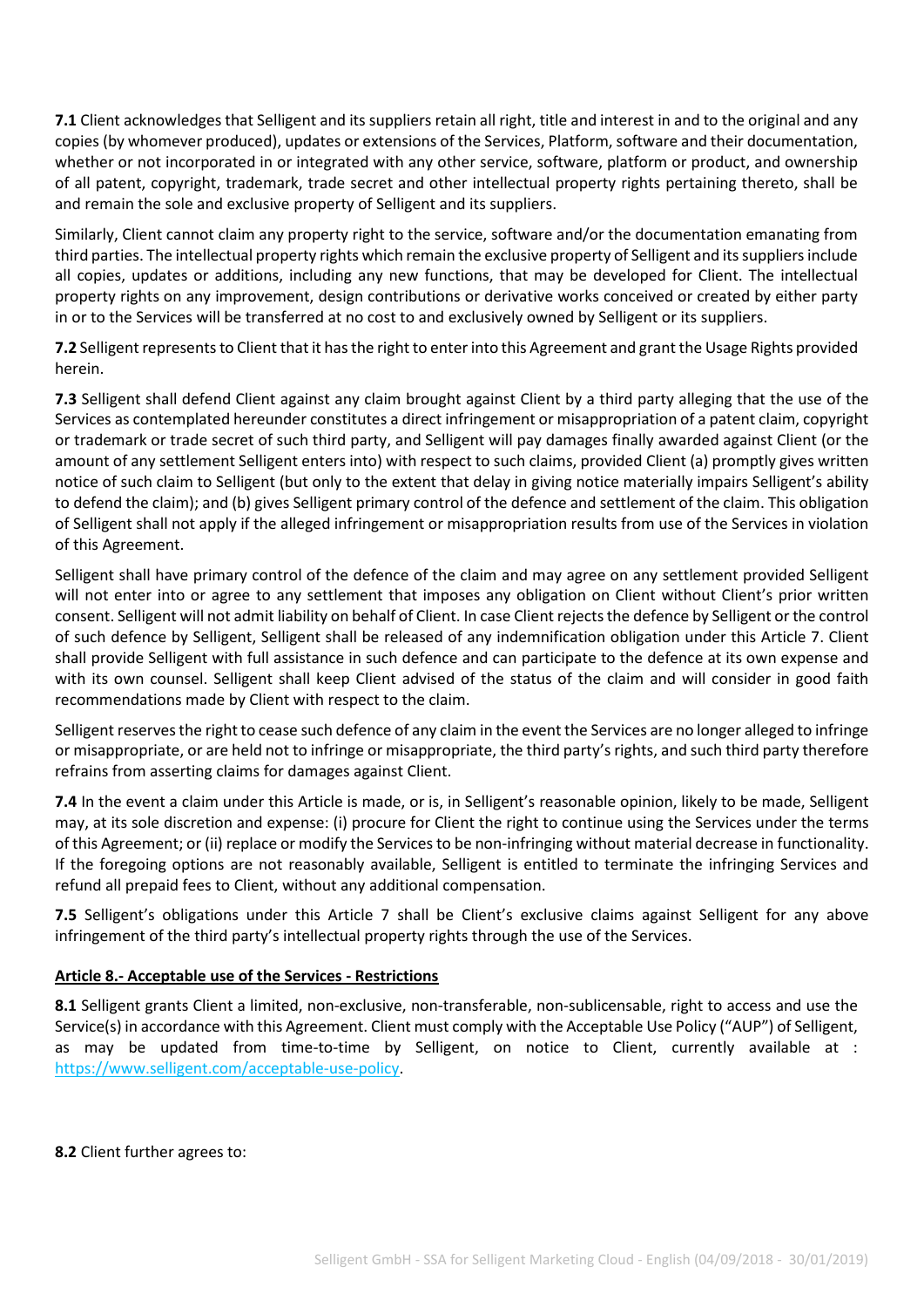- (i) Use the Services and the Platform in accordance with the Documentation, best practices and generally accepted code of conduct;
- (ii) Not to license, sublicense, sell, resell, rent, lease, transfer, assign, distribute, time-share or otherwise commercially exploit or make the Services available to any third party, other than as contemplated by this Agreement;
- (iii) Not to circumvent the User authentication or security of the Services or Platform or any host, network or account related thereto;
- (iv) Not to send spam or otherwise duplicative or unsolicited messages in violation of applicable laws;
- (v) Not to send or store material (including meta-tags, hyperlinks, deeplinks, or comparable references) which is infringing, libellous, contrary to public order or common decency (including any pornographic material) or otherwise unlawful or tortious, including material which violates third party privacy rights, use the Services for criminal, illegal or otherwise unlawful purposes;
- (vi) Not to send or store material which contains software viruses, worms, Trojan horses, or other harmful computer code, files, scripts, agents or programs or use low quality database, below market standard;
- (vii) Not to use the Services or the Platform for activities or purposes for which the Platform or Services require specific certifications (e.g. they are not certified for Payment Card Industry (PCI) compliance or healthcare related data) or are not conceived (e.g. the sending of videos and the hosting of videos on the Platform and Services or using of bandwidth in an abusive manner by including large files in e-mails are forbidden), or in excess of the Platform Limitations (defined in the Documentation), or in a manner adversely affecting the Services' usability for Selligent, including other Selligent's clients;
- (viii) Not to modify, copy or create derivative works based on the Services or Selligent Platform or software;
- (ix) Not to dissemble, reverse engineer, translate or (to the extent legally permitted) decompile the Services or Selligent Platform or software, or purposefully access it with the intent to (A) build a competitive product or service, (B) build a product or service using substantially similar features, functions or graphics of the Services, or (C) copy any features, functions or graphics of the Services. Client may not access the Services if Client is a direct competitor of Selligent, except with Selligent's prior written consent. Client may not access the Services for purposes of monitoring its performance or functionality, or for any other benchmarking or competitive purpose.

**8.3** In case of investigation by Selligent of the Platform or the Services in connection with services outages, security problems and any suspected breach of this Agreement, Client will cooperate and immediately act upon each reasonable request of Selligent to remove and/or adapt its own content and/or use of the Services (e.g. to avoid hindrance of Services' performance to other Selligent clients).

**8.4** Selligent, at its own discretion or at the direction of any then-applicable third party service provider may suspend, block access to the IP address(es), and as the case may be the Service(s), because of a violation of the acceptable use of the Services or an actual or reasonably-apparent imminent attack or unauthorised access, until such violation, attack or unauthorised access is remedied. Selligent will use commercially reasonably efforts to provide Client with advance notice of such suspension. Any action requested by Selligent due to a misuse of the Services or the Platform shall be invoiced to Client at the agreed rates for Project Services.

**8.5** In the event of any temporary blocking as described in this Article 8, Client shall not be entitled to any refund, except where such suspension is demonstrably abusive or not grounded on legitimate elements.

**8.6 Third-Party Providers.** Any exchange of data or other interaction between Client and a third-party provider (other than any subcontractor or agent performing any obligations of Selligent under this Agreement), and any purchase by Client of any product or service offered by any third-party provider, is solely between Client and such third-party provider.

Subject to this Agreement, Client shall defend, indemnify and hold Selligent harmless against any loss or damage (including reasonable attorneys' fees) incurred in connection with claims made against Selligent by a third party in relation to Client Data or alleging that Client's illegal or unauthorised use of the Services infringes the rights of, or has otherwise harmed, a third party, provided Selligent (a) promptly gives written notice of the claim to Client (but only to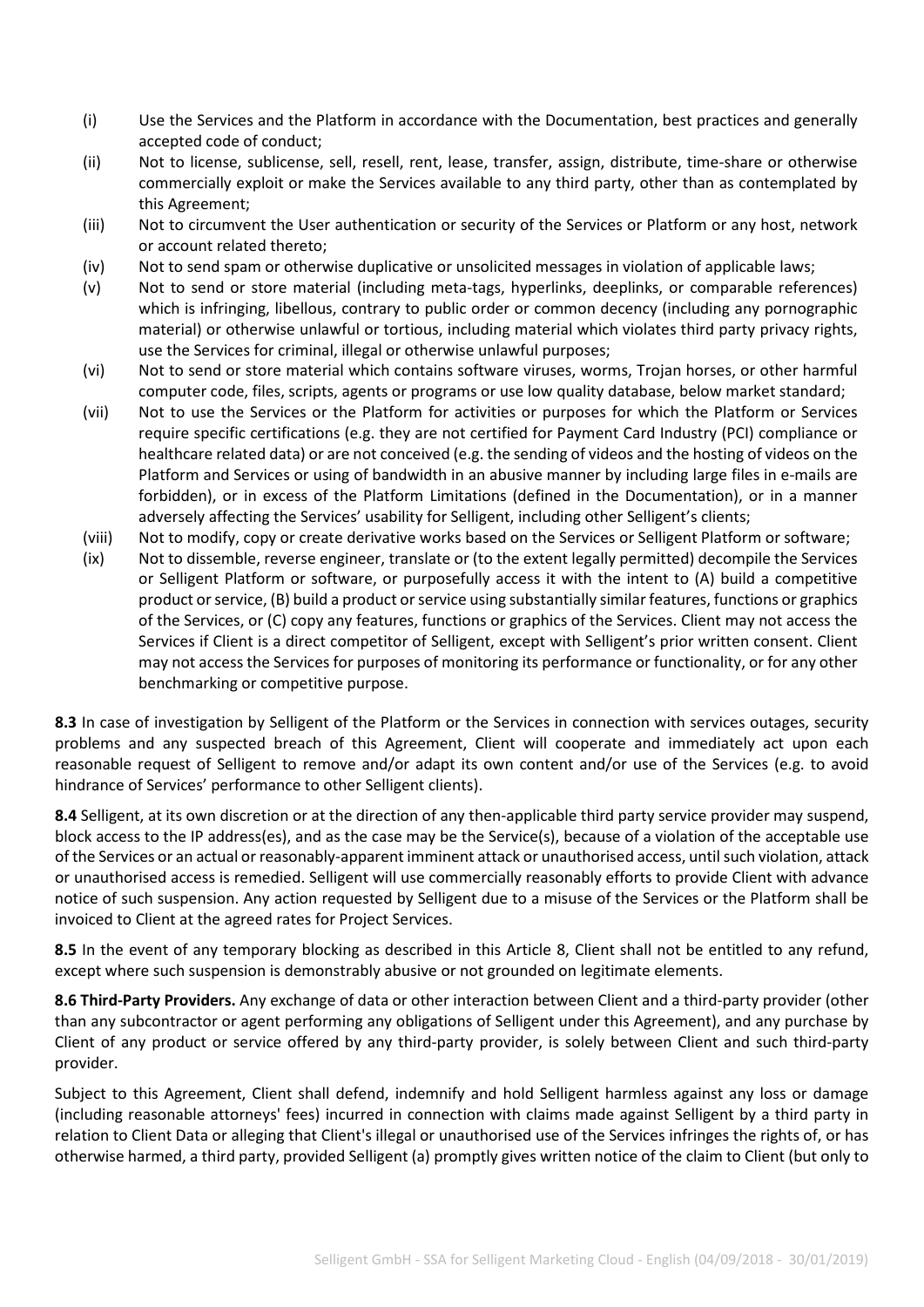the extent that delay in giving notice materially impairs Client's ability to defend the claims) and (b) gives Client primary control of the defence and settlement of the claim.

Client shall have primary control the defence of the claim and may agree on any settlement provided Client will not enter into or agree to any settlement that imposes any obligation on Selligent without Selligent's prior written consent. Client will not admit liability on behalf of Selligent. In case Selligent rejects the defence by Client or the control of such defence by Client, Client shall be released of any indemnification obligation under this paragraph. Selligent shall provide Client with full assistance in such defence and is allowed to participate to the defence at its own expense and with its own counsel. Client shall keep Selligent informed of the status of the claim and will consider in good faith recommendations made by Selligent with respect to the claim.

## **Article 9.- Limitation of liability**

**9.1** Each party is liable for intent and gross negligence in accordance with statutory provisions.

**9.2** Each party shall be liable in the event of a slightly negligent breach of essential obligations ("Kardinalpflichten") only for the damages that are typically foreseeable at the moment the Agreement is concluded. Essential obligations are obligations the fulfilment of which makes the proper performance of the Agreement possible, the infringement of which would jeopardise the achievement of the purpose of the Agreement and on which compliance Client relies. Parties agree that the maximum amount of foreseeable damages is limited to the annual value of the fees for the Services.

**9.3** Otherwise, each party's liability for slightly negligent breach is excluded.

**9.4** No party shall be liable for consequential damages, such as loss of revenue or profits, of business opportunities, of data or of use of data, damage to the brand or know-how, third party claims, whether in tort or in contract, irrespective whether or not it knew of the possibility of such loss.

**9.5** These limitations on liability do not apply to injury to life, body or health.

**9.6** With regard to Project Services and Support Services, Selligent undertakes to comply with generally accepted professional standards. Selligent's liability is limited to actions necessary to rectify a Project Services or Support Service that does not meet generally accepted professional standards. However, if it becomes apparent that Selligent personnel must attend when the operating incident is not attributable to Selligent, this Project Services or Support Service will be invoiced.

**9.7** The limitation of liability is based on risk allocation between the parties taking into account the agreed pricing.

#### **Article 10.- Confidentiality**

**10.1** "**Confidential Information**" means all information disclosed between the parties, whether orally or in writing, that is designated as confidential or that reasonably should be understood to be confidential given the nature of the information and the circumstances of the disclosure. Parties agrees that the Services, the Documentation and this Agreement shall be deemed Confidential Information without any marking or further designation.

**10.2** Each party agrees that it will not use in any way for its own account or the account of any third party, any Confidential Information, except that each party may use the Confidential Information to perform its obligations or exercise its rights under this Agreement, and each party will take reasonable steps to protect the confidentiality of such information. Reasonable steps means those steps the receiving party takes to protect its own similar Confidential Information, but which shall not be less than reasonable care.

**10.3** Such non-disclosure obligations shall not apply to information that (a) was already rightfully known to the party prior to disclosure by the other party hereunder; (b) became part of the public domain after its disclosure or was part of the state of the art at the time of disclosure, provided, in both cases, that this was not the result of a violation of a confidentiality obligation with respect to the party that transmitted the Confidential Information; (c) has been rightfully received from a third party not under obligation of confidentiality; (d) has been approved for release by written authorisation; (e) was independently developed by a party without the use of the Confidential Information; or (f) is required to be disclosed by law or court or administrative decision.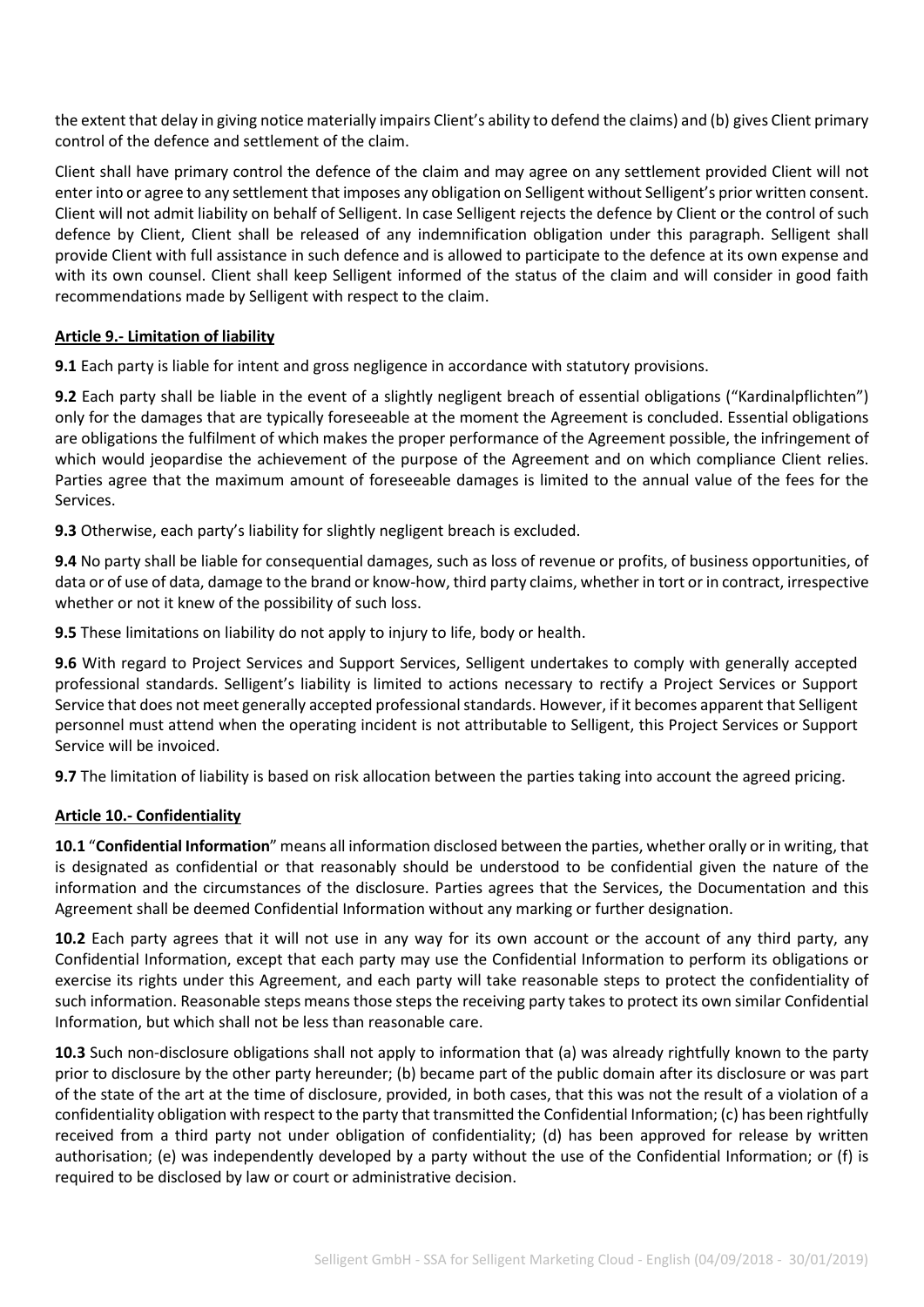**10.4** Each party receiving Confidential Information from the other party agrees that this information remains, in any event, the property of the disclosing party.

**10.5** Disclosure of Confidential Information is only permitted to the legal representatives, agents, suppliers, service providers or subcontractors of the parties within the limit of what they need to know to perform the tasks incumbent upon them.

**10.6** The parties undertake to inform the persons to whom the information is transmitted of its confidential nature.

**10.7** They also agree to have their suppliers, service providers or subcontractors sign a confidentiality undertaking in terms similar to the one they have subscribed to hereby, it being understood that the parties are guarantors of compliance by the persons referred to in this paragraph of this confidentiality obligation.

**10.8** This confidentiality obligation shall survive the termination of this Agreement for a period of three (3) years.

### **Article 11.- Term**

This Agreement shall come into effect on the Effective Date and will remain in force so long as there is at least one active Service Order in place, unless earlier terminated in accordance with Article 12 below. Except as may otherwise stated in an applicable Sales Order, each Subscription Service is granted for a minimum Subscription Term of twelve (12) months as of such Subscription Service Start Date (i.e. password and log-in delivered to Client). Each Sales Order will automatically renew at the end of each term for an additional term of the same duration, unless either party gives the other party a notice of non-renewal, by registered letter with acknowledgement of receipt, at least ninety (90) calendar days before the end of the then-current term. Renewals will automatically pertain to all Subscription Services of the Sales Order.

### **Article 12.- Termination**

**12.1** Each party may terminate the Agreement without notice for the following important reasons:

- (i) if the terminating party cannot be expected to continue the Agreement until the expiry of the notice period or until the termination of the Agreement, taking into account all the circumstances of the individual case, in particular the negligence of the other party.
- (ii) if Client is in arrears with the payment of the fees or a not insignificant part of the fees for two (2) consecutive payment terms or in a period which extends over more than two (2) payment terms, is in arrears with the payment of the fees in an amount reaching the fees for two (2) months.
- (iii) if Client violates the industrial property rights, copyrights or other intellectual property rights of Selligent or if Client violates the duty of Article 4, the AUP laid down in Article 8 or the CSA Terms and Conditions and does not cease such infringement within ten (10) calendar days after Selligent has made him aware of such an infringement.

**12.2** Moreover, should Client remain in breach of its payment obligation notwithstanding two (2) written reminders to pay within seven (7) calendar days each, Selligent has the right to deactivate Client's passwords and log-ins and/or to block access to the Services. In such case, Client will be solely responsible for all consequences that result from the blocking and the deactivation, without possibility of recourse against Selligent.

**12.3** Each party is also entitled to terminate this Agreement if the other party becomes the subject of a petition in bankruptcy or any other proceeding relating to insolvency, receivership or liquidation.

**12.4** Selligent is entitled to terminate this Agreement immediately without any court intervention nor notice period (i) for any material violation by Client that risks the safety, security or reputation of any network, person or entity, or for repeated violations of Selligent acceptable use of the Services as set forth in Article 8; or (ii) in the event Client becomes a competitor, directly or indirectly as a result of its direct or indirect shareholders.

**12.5** In the event of the premature termination of the Agreement due to Selligent breaching its obligations, Selligent will reimburse Client the portion of any fees paid in advance by Client and cover the period during which the Services have not been provided.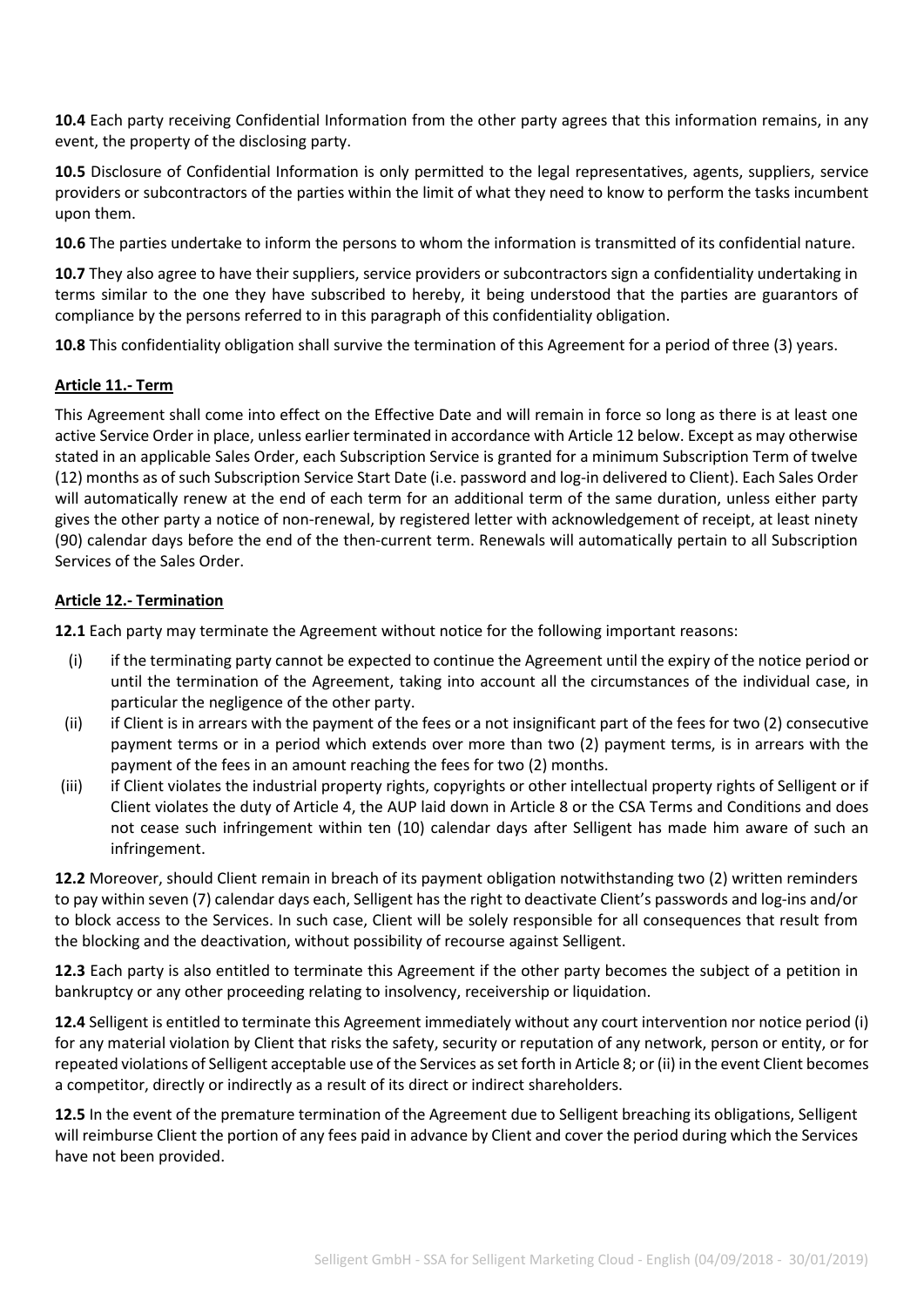**12.6** In the event of the premature termination of the Agreement due to Client breaching its obligations, Client must pay (i) all of the Subscription Services fees provided for in this Agreement; and (ii) the Project Services and Support Services provided up to the termination date.

**12.7** Notwithstanding any termination of this Agreement, the provisions of this Agreement that by their nature should survive the termination, shall survive the termination of this Agreement.

## **Article 13.- Fees & Payment**

**13.1 Fees.** Client shall pay all fees specified in all executed Services Order hereunder. All fees are quoted in EURO, excluding VAT or any other relevant taxes. Except as otherwise provided in this Agreement, fees are non-refundable.

**13.2 Invoicing & Payment.** Fees for the Services will be invoiced in accordance with the terms in the relevant Service Order. Invoices are payable within thirty (30) calendar days from the date of invoicing. In the event of late payment, the provisions of the German Civil Code on late payments will apply. Client is aware that this means, amongst others, that under the current legal framework (dated 29 July 2014) once the (agreed) payment term has elapsed, Selligent will automatically (no notice of non-performance being required) be entitled to (i) an interest for late payment that is equal to the ECB base rate + 9% and (ii) a fixed sum of minimum €40. Entitlement for further compensation is not excluded.

**13.3 Indexation.** All fees applicable pursuant to this Agreement are adjusted each year on the anniversary date of the Contract Effective Date, as defined in the relevant Sales Order, depending on the variations in the German consumer price index (hereafter the "**Index**"), using the formula:

P1 = (P0 X S1)/S0 where:

- $P1$  = New Fee for the year N
- P0 = Current Fee
- S1 = Index from the month before the month of the anniversary date of the Contract Effective Date for the year N
- S0 = Index from the month before the month of the anniversary date of the Contract Effective Date for the year N-1

Example:

Contract Effective Date: 15 March 2017 – Monthly Subscription Fee of €5,000 The first indexation shall take place on 15 Mars 2018 as follows:  $PO = £5,000$ S1 = [102] (index of February 2018, published beginning of March 2018) S0 = [101] (index de February 2017, published beginning of Mars 2017)  $P1 = (5.000*102)/101 = \text{\textsterling}5,049.50$ 

## **Article 14.- Commercial reference**

Client authorizes Selligent to use the following information as a commercial reference in publications, events and actions to promote Selligent's products and services: Client's name and, information that is publicly known about Client (including Client's logo). Client can revoke this authorization at any time in writing without any justification.

#### **Article 15.- General Provisions**

**15.1 Entire Agreement – Severability.** The Agreement is the entire agreement between the parties relating to subject matter hereof, and supersedes all prior or simultaneous agreements, negotiations or statements.

Any commercial offer issued by Selligent under this Agreement shall be valid for a maximum period of three (3) months.

The interconnected environment of cloud computing is subject to rapid and substantial change of operational, legal and data security requirements parameters. As a result, this Agreement may need to be amended from time to time.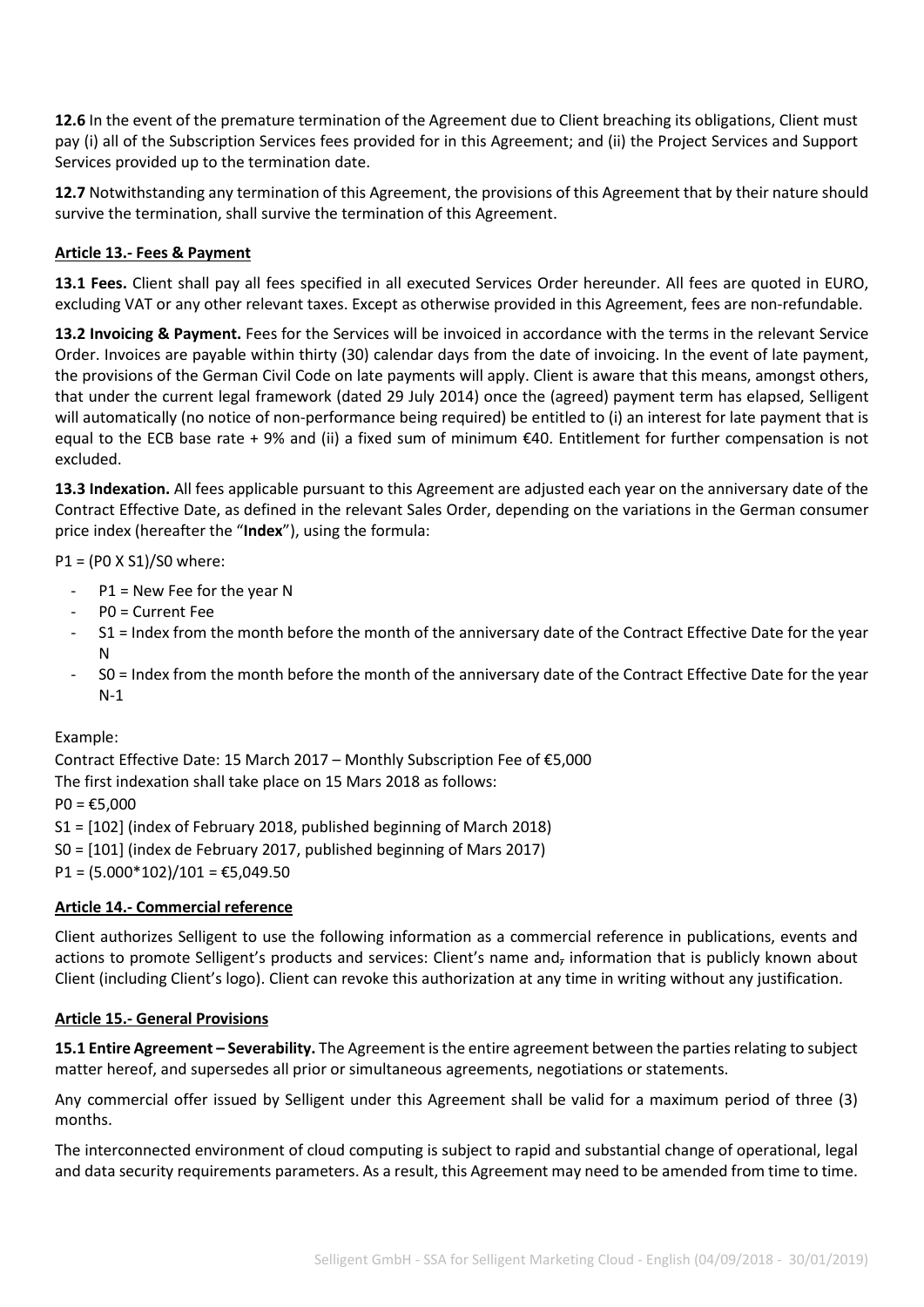Any such change will be notified to Client by email. In case Client does not object within fourteen (14) working days to such change, Client shall be deemed to accept it. In case Client timely objects to such change, Selligent shall be entitled to terminate the Agreement. Substantial change of such parameters includes any substantial change of the digital technology and enactment of local, national or international law or regulation applicable to the Selligent products and services, in particular as regards data security. If Client does not explicitly refuse such change within one (1) month by e-mail to Selligent, he will be deemed to agree therewith.

Notwithstanding the above, this Agreement may not be released, discharged, supplemented, amended or modified in any manner except by an instrument in writing signed by a duly authorised officer or representative of each of each party.

In case any provision of this Agreement is held invalid or unenforceable for any reason, the remaining provisions shall continue in full force without being impaired. Client and Selligent shall act in good faith to replace any invalid provision with a valid one that most closely approximates the intent and economic effect of the invalid provision.

**15.2 Other Documents**. No terms, provisions or conditions of any purchase order, acknowledgment or other business form that Client may use in connection with the purchase of any Service will have any effect on the rights, duties or obligations of the Parties under, or otherwise modify, this Agreement, irrespective of any failure of Selligent to object to such terms, provisions or conditions. Service Orders are non-cancellable and non-refundable.

**15.3 Governing Law – Limitation.** This Agreement is governed by and construed under German law excluding its conflicts of law principles (i.e. in the event of any conflicts, German law, rules and regulations shall prevail and govern). Any dispute in connection to this Agreement shall be subject to the exclusive jurisdiction of the courts of Munich. Any claim of Client before a court in connection with this Agreement can only be initiated by the Signing Entity and, to the extent legally permitted, is subject to a limitation period of one (1) year as of the date where the facts giving rise to such claim are known or should have been known by the claimant.

**15.4 Force Majeure.** Neither party shall incur any liability to the other for any failure to perform any of its obligations under this Agreement to the extent such failure is caused by events, occurrences, or causes beyond the control and without any negligence on the part of the party seeking protection under this Article. Such events shall include, without limitation, acts of God, strikes, lockouts, riots, acts of war, terrorism, earthquake, fire or explosions, but the inability to meet financial obligations is expressly excluded.

**15.5 Assignment.** Parties shall not assign this Agreement (or any portion thereof) without the other Party's written consent which shall not be unreasonably withheld. Each party may assign this Agreement in connection with a merger, reorganisation, or sale of all or substantially all of the assets of the assigning Party or sale of sufficient stock to constitute a change of control. This Agreement shall be binding on the parties' respective successors and permitted assigns.

**15.6 Waiver.** Any waiver of a party's rights under this Agreement must be in writing to be effective and shall be construed in a limitative way, meaning that it shall not affect such right with respect to other breach or circumstances of similar nature. Failure, neglect or delay by a party to enforce the provisions of this Agreement or its rights shall not be deemed to be a waiver of such party's rights under this Agreement and shall not affect the validity of whole or part of this Agreement.

**15.7 Non-solicitation.** Parties shall not, actively solicit any employee of the other party who has directly participated in the performance of this Agreement, throughout the term of this Agreement and for six (6) months after its expiry. In the event of breach of this Article, the non-defaulting party could claim from the defaulting party compensation equal to twelve (12) times the last monthly gross remuneration of the concerned employee, within a maximum period of three (3) months following the knowledge by the claiming Party of the hiring of such employee.

**15.8 Notice.** Any notice under this Agreement must be in writing and sent by registered mail with acknowledgement of receipt to the address of the applicable party identified in the Sales Order, or to such other address of such party as may be later designated in writing in accordance with this Article. Email notice may be given to noticed email addresses and are effective on dispatch, provided the above method is also performed on such same date. Client must notify Selligent of any changes to its Client Contact Information within seven (7) calendar days of any change thereto.